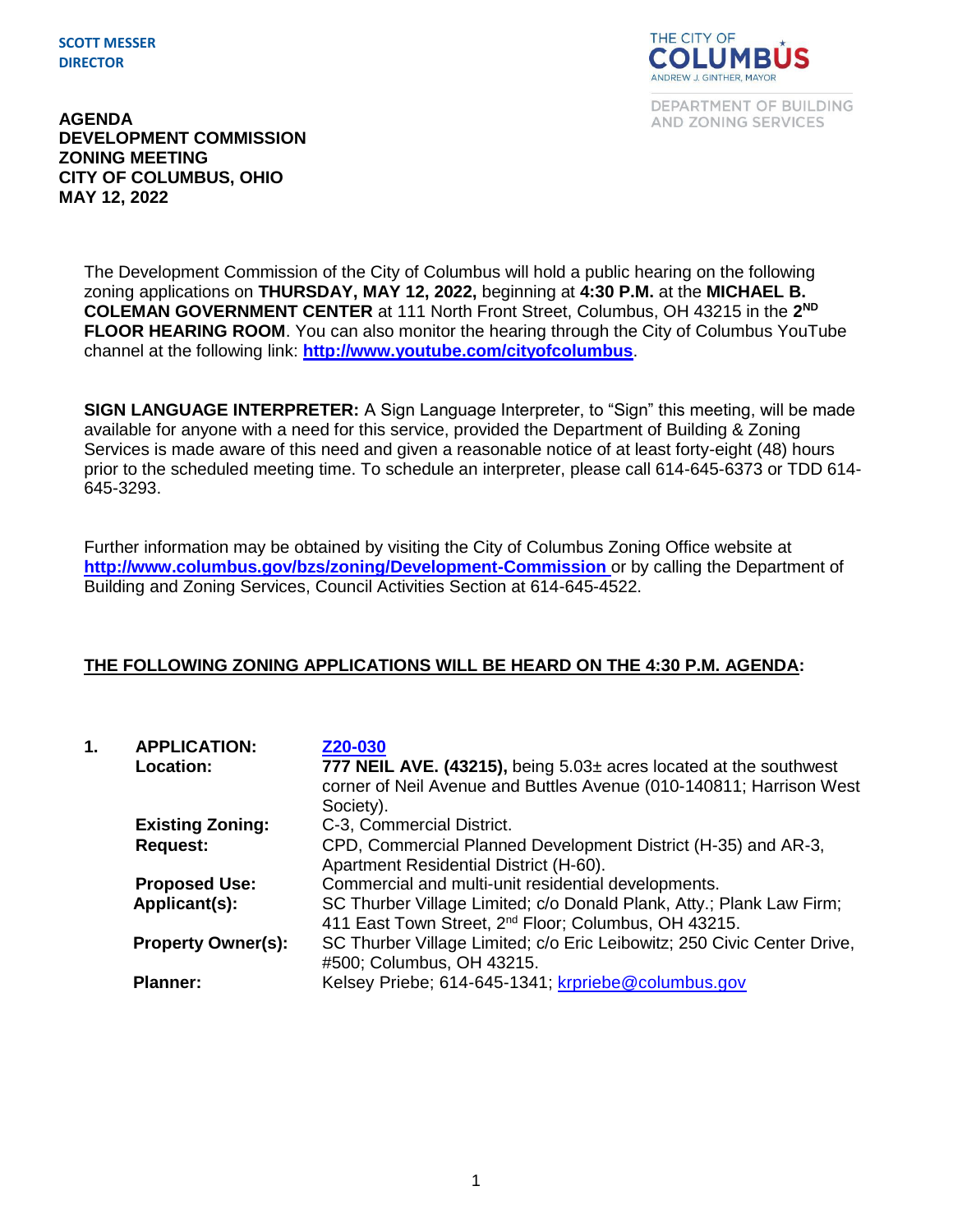| 2. | <b>APPLICATION:</b>       | Z21-027                                                               |
|----|---------------------------|-----------------------------------------------------------------------|
|    | <b>Location:</b>          | 1930 HARD RD. (43235), being 1.2± acres located at the northeast      |
|    |                           | corner of Hard Road and Smoky Row Road (610-204663 & part of 610-     |
|    |                           | 204664; Far Northwest Coalition).                                     |
|    | <b>Existing Zoning:</b>   | C-4, Commercial District.                                             |
|    | <b>Request:</b>           | CPD, Commercial Planned Development District (H-35).                  |
|    | <b>Proposed Use:</b>      | Retail fuel sales.                                                    |
|    | Applicant(s):             | United Dairy Farmers, Inc.; c/o Rebecca J. Mott, Atty.; 411 East Town |
|    |                           | Street, Floor 2; Columbus, OH 43215.                                  |
|    | <b>Property Owner(s):</b> | United Dairy Farmers, Inc.; 3955 Montgomery Road; Cincinnati, OH      |
|    |                           | 45212; and Smoky Row Plaza LLC; 6494 Latcha Road; Walbridge, OH       |
|    |                           | 43465.                                                                |
|    | <b>Planner:</b>           | Shannon Pine; 614-645-2208; spine@columbus.gov                        |
|    |                           |                                                                       |

## **3. APPLICATION: [Z22-011](https://portal.columbus.gov/permits/urlrouting.ashx?type=1000&Module=Zoning&capID1=22LAC&capID2=00000&capID3=00158&agencyCode=COLUMBUS&HideHeader=true) Location: 514 TAYLOR AVE. (43203),** being 0.88± acres located on the east side of Taylor Avenue, approximately 115± feet south of Maryland Avenue (010-023277 and six others; Near East Area Commission). **Existing Zoning:** R-3, Residential District. **Request:** AR-2, Apartment Residential (H-35).<br>**Proposed Use:** Multi-unit residential development. **Proposed Use:** Multi-unit residential development. **Applicant(s):** NK Development Partners LLC; c/o David Hodge, Atty.; 8000 Walton Parkway, Suite 260; New Albany, OH 43054. **Property Owner(s):** Central Ohio Community Improvement Corp.; 845 Parsons Avenue; Columbus, OH 43206. Planner: Joseph Rose; 614-645-3526; *imrose@columbus.gov*

| 4. | <b>APPLICATION:</b><br>Location:             | Z21-008<br>6201 WINCHESTER PIKE (43110), being $42.2\pm$ acres located $400\pm$<br>feet west of the southwest corner of Winchester Pike and Gender Road<br>(portions of 010-224901 & 010-260326; Greater South East Area<br>Commission). |
|----|----------------------------------------------|------------------------------------------------------------------------------------------------------------------------------------------------------------------------------------------------------------------------------------------|
|    | <b>Existing Zoning:</b>                      | L-C-4, Limited Commercial District, L-M-2, Limited Manufacturing<br>District, & CPD, Commercial Planned Development District.                                                                                                            |
|    | <b>Request:</b>                              | L-M-2, Limited Manufacturing District (H-60).                                                                                                                                                                                            |
|    | <b>Proposed Use.</b>                         | Industrial and distribution uses.                                                                                                                                                                                                        |
|    | Applicant(s):                                | WX2 Ventures LLC; c/o David Hodge, Atty.; 8000 Walton Parkway,<br>Suite 260; New Albany, OH 43054.                                                                                                                                       |
|    | <b>Property Owner(s):</b><br><b>Planner:</b> | The Applicant.<br>Shannon Pine; 614-645-2208; spine@columbus.gov                                                                                                                                                                         |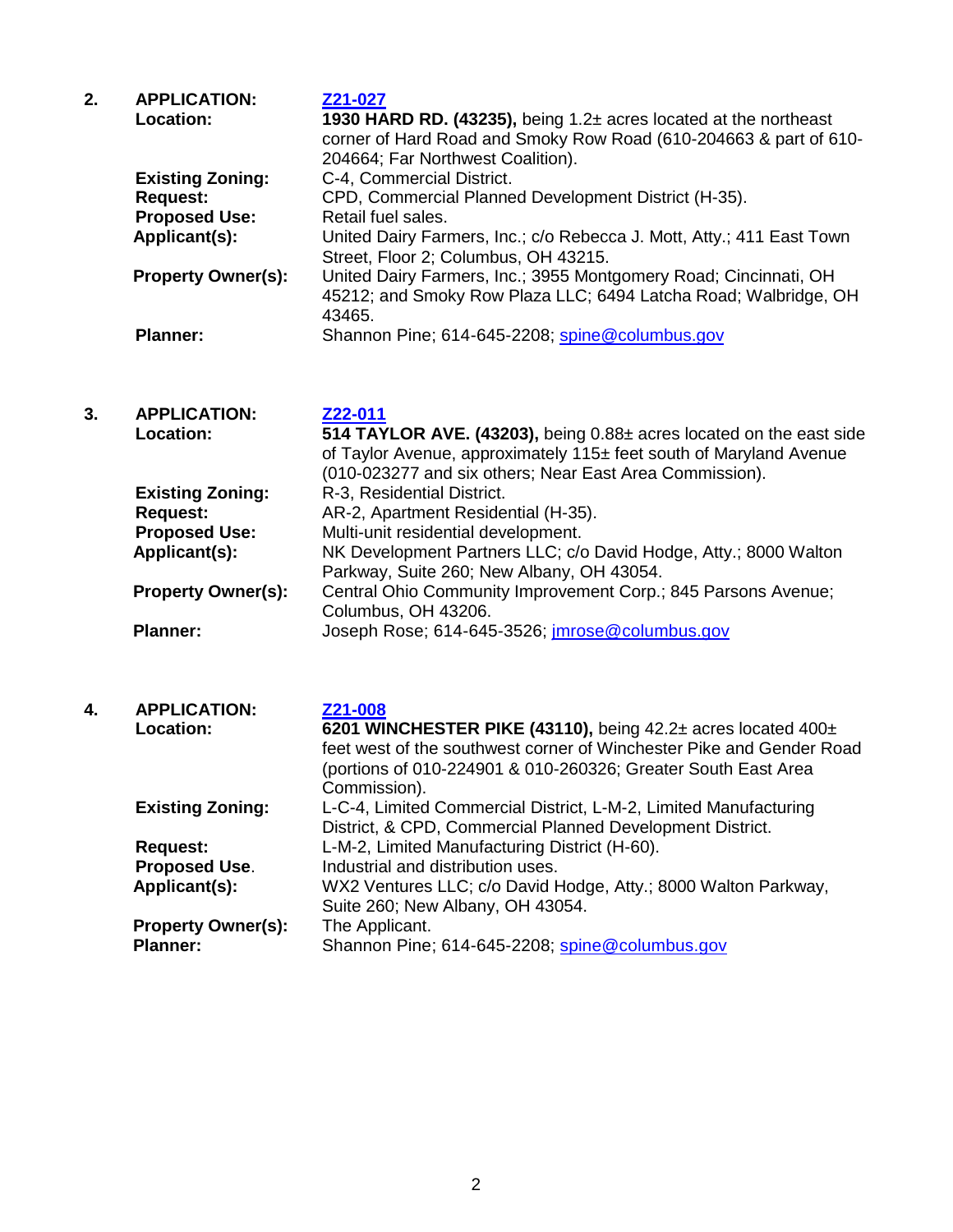## **THE FOLLOWING ZONING APPLICATIONS WILL BE HEARD ON THE 5:00 PM AGENDA:**

| 5. | <b>APPLICATION:</b>       | Z21-063                                                            |
|----|---------------------------|--------------------------------------------------------------------|
|    | <b>Location:</b>          | 6000 BEECHCROFT RD. (43229), being 2.55± acres located on the      |
|    |                           | east side of Beechcroft Road, 1,270± feet south of Sharon Woods    |
|    |                           | Boulevard (010-104134; Northland Community Council).               |
|    | <b>Existing Zoning:</b>   | C-4, Commercial District.                                          |
|    | <b>Request:</b>           | L-AR-1, Limited Apartment Residential District (H-35).             |
|    | <b>Proposed Use.</b>      | Multi-unit residential development.                                |
|    | Applicant(s):             | Glavan Group LLC; c/o Jeffrey Glavan; 92 Hanford Street; Columbus, |
|    |                           | OH 43206.                                                          |
|    | <b>Property Owner(s):</b> | Elsie Jean-Baptiste; 703 Southbluff Drive; Westerville, OH 43082.  |
|    | <b>Planner:</b>           | Kelsey Priebe; 614-645-1341; krpriebe@columbus.gov                 |
|    |                           |                                                                    |

| 6. | <b>APPLICATION:</b>       | Z22-007                                                              |
|----|---------------------------|----------------------------------------------------------------------|
|    | Location:                 | 5050 WARNER RD. (43081), being 7.68± acres located at the            |
|    |                           | northeast corner of Warner Road and Limerock Drive (010-288493,      |
|    |                           | 220-000554 & 220-00638; Rock Fork-Blacklick Accord).                 |
|    | <b>Existing Zoning:</b>   | R, Rural District (annexation pending).                              |
|    | <b>Request:</b>           | L-AR-1, Limited Apartment Residential District (H-35).               |
|    | <b>Proposed Use:</b>      | Multi-unit residential development.                                  |
|    | Applicant(s):             | Preferred Living.; c/o Dave Perry, Agent; David Perry Company; 411   |
|    |                           | East Town Street, 1st Floor; Columbus, OH 43215, and Donald Plank,   |
|    |                           | Atty.; Plank Law Firm; 411 East Town Street, 2nd Floor; Columbus, OH |
|    |                           | 43215.                                                               |
|    | <b>Property Owner(s):</b> | Goerge Hartig, et al; 5050 Warner Road; Columbus, OH 43081.          |
|    | <b>Planner:</b>           | Tim Dietrich; 614-645-6665; tedietrich@columbus.gov                  |

| 7. | <b>APPLICATION:</b><br>Location: | Z22-008<br>4526 GENDER RD. (43110), being $12.73\pm$ acres located on the east<br>side of Gender Road, 600± feet north of Wright Road (181-000574,<br>010-262377, and 010-262378; Greater Southeast Area Commission).                                 |
|----|----------------------------------|-------------------------------------------------------------------------------------------------------------------------------------------------------------------------------------------------------------------------------------------------------|
|    | <b>Existing Zoning:</b>          | R, Rural District.                                                                                                                                                                                                                                    |
|    | <b>Request:</b>                  | L-AR-12, Limited Apartment Residential District (H-35).                                                                                                                                                                                               |
|    | <b>Proposed Use:</b>             | Multi-unit residential development.                                                                                                                                                                                                                   |
|    | Applicant(s):                    | Rocky Point Partners; c/o Dave Perry, Agent; David Perry Company;<br>411 East Town Street, 1 <sup>st</sup> Floor; Columbus, OH 43215; and Donald<br>Plank, Atty.; Plank Law Firm; 411 East Town Street, 2 <sup>nd</sup> Floor;<br>Columbus, OH 43215. |
|    | <b>Property Owner(s):</b>        | 4526 Gender, LLC; c/o Dave Perry, Agent; David Perry Company; 411<br>East Town Street, 1 <sup>st</sup> Floor; Columbus, OH 43215; and Donald Plank,<br>Atty.; Plank Law Firm; 411 East Town Street, 2 <sup>nd</sup> Floor; Columbus, OH<br>43215.     |
|    | <b>Planner:</b>                  | Kelsey Priebe; 614-645-1341; krpriebe@columbus.gov                                                                                                                                                                                                    |